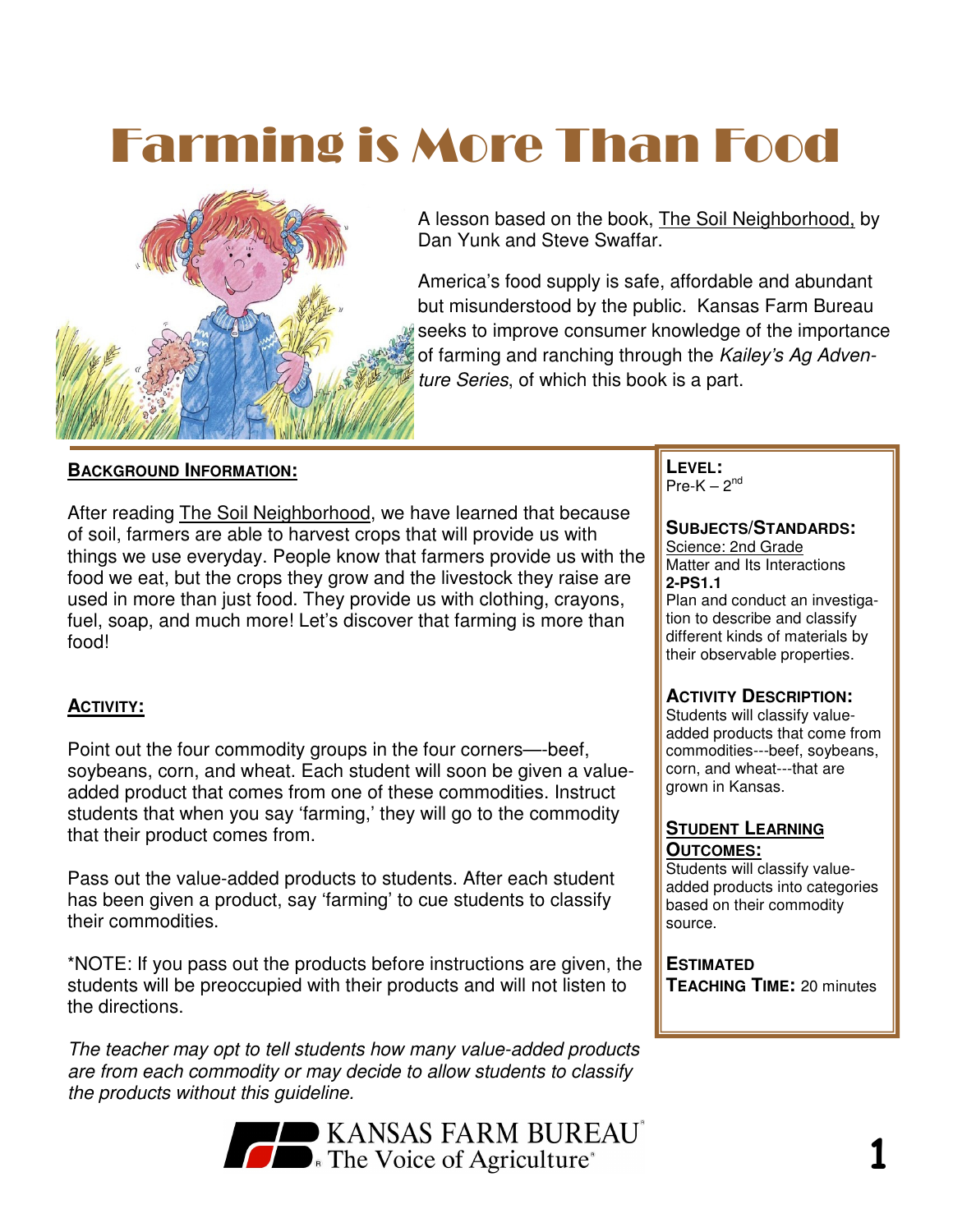After students are at the different commodities, go to each commodity group and tell them how many, but not which ones, are correct. Then, as a group, the students must decide which product(s) need to be classified elsewhere. For advanced students, continue this process until all products are in the correct commodity group.

After the products are correctly classified, explain how the commodity is used in each product. For example, corn starch is used in aspirin; corn syrup is in pop; etc.

Pass out the Farming is More Than Food handout. As the teacher reads each of the products aloud, students should circle the word if they have ever used that product. After reading through the list, instruct students to count how many products they circled.

Instruct students to stand if they circled 1 product. All students should stand. Then, students should remain standing if they circled 5 products, then 10, 15, and so on, until appropriate. Students should grasp the concept that they use many products from agriculture other than just food!

By classifying these value-added products, we have discovered that farming is more than food! Because of soil, farmers harvest crops and raise animals so that we are able to enjoy food and many other products, too!

#### **ADDITIONAL RESOURCES:**

For more information regarding specific information on commodities: **Soybeans** 

Kansas Soybean Association: www.kansassoybeans.com<br>American Soybean Association: www.soygrowers.com American Soybean Association:

**Wheat**  Kansas Wheat: www.wheatonline.com National Association of Wheat Growers: www.wheatworld.org **Corn** 

Kansas Corn: www.ksgrains.com/corn National Corn Growers Association: www.ncga.com **Beef**  Kansas Beef Council www.kansasbeef.org

National Cattlemen's Beef Association: www.beef.org

#### **MATERIALS NEEDED:**

- Value-Added Products: Pop; Chewing Gum; Aspirin; Marshmallows; Jell-O; Glue; Crayons; Candle; Body Wash; Pasta; Bread; Biodegradable Golf Tees; \*May opt to use additional products listed on handout.
- Commodity Cards, printed on cardstock and/or laminated
- Jewelry bags of corn, soybeans, and wheat
- Posters for corn, soybeans, wheat, and beef
- Copies of Farming is More Than Food handout

#### **PREPARE AHEAD:**

Gather the 12 products listed above. If desired, gather enough products so that each student has a product. Another option is to divide students into groups that have the same 12 products. \*\*\*NOTE: To prevent students from ingesting the products, use empty packages.\*\*\*

Print the Commodity Cards on cardstock and laminate, if desired. Attach jewelry bags of wheat, corn, and soybeans to the right side of the crop cards.

On 4 large pieces of poster board or construction paper, write each commodity name. Post these with the corresponding commodity card in the four corners.

Make copies of the handout.

**BUREAU** KANSAS FARM BUREAU **COMPANY AND ARTICULTURE**